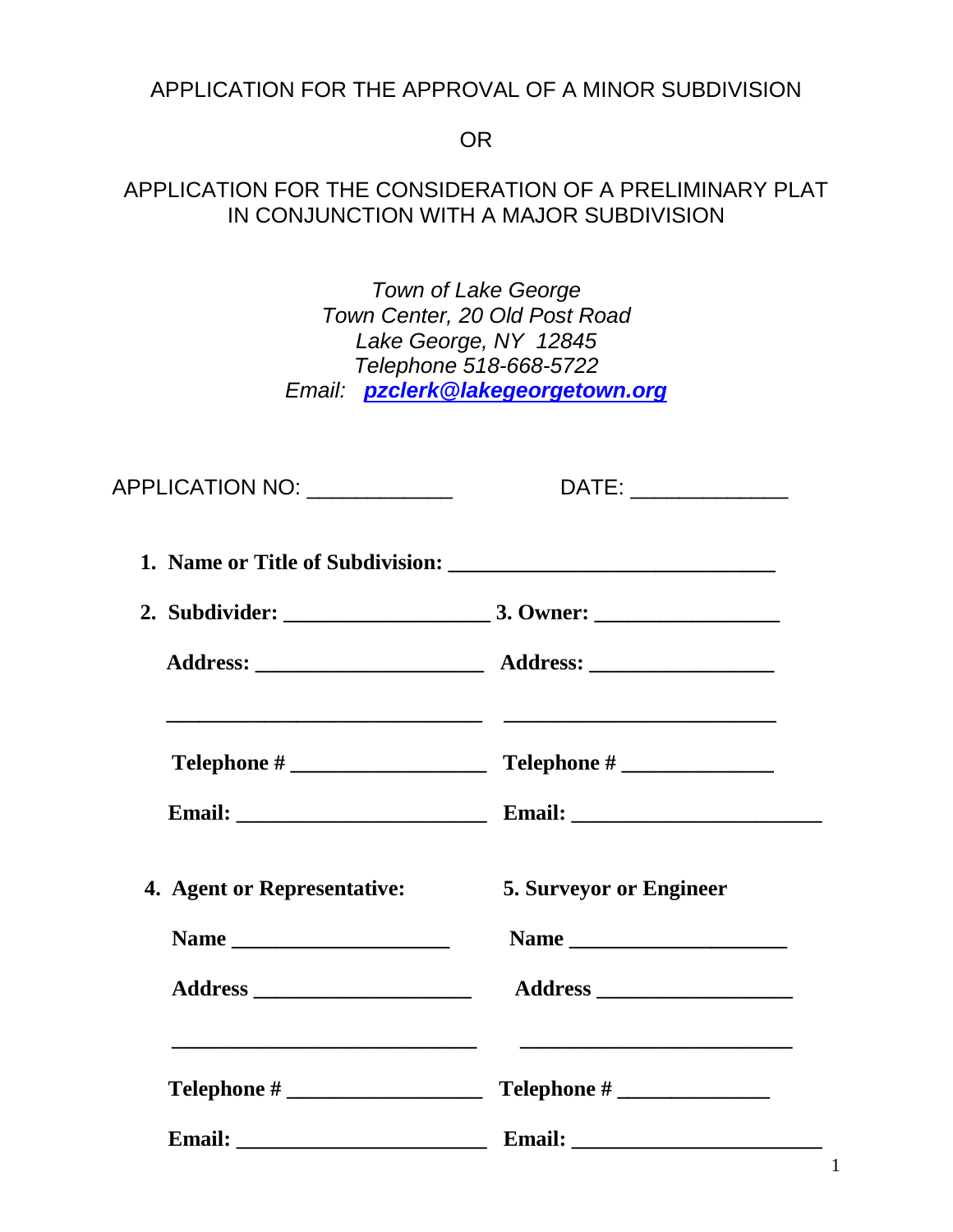### **6. Location of proposed Subdivision:**

**7. Description of site: (include boundaries, natural characteristics such as – vegetative cover, soils, water bodies, topography, existing structures, utilities & access)**

| 8. SEQR Type:                 | <b>Type 1</b>                      | <b>Unlisted</b> |  |
|-------------------------------|------------------------------------|-----------------|--|
|                               |                                    |                 |  |
| 10. Size of subdivision acres |                                    | Total # of lots |  |
|                               | smallest lot _______ sq.ft./acres  |                 |  |
|                               | average lot _________ sq.ft./acres |                 |  |
|                               | largest lot                        | sq.ft./acres    |  |

**12. Development Plan: describe in detail: A. Type of use B. Description of structures including location, type & size**

**13. Zoning District (s) \_\_\_\_\_\_\_\_\_\_\_\_\_\_**

**14. Required approvals from NYS DEC or NYS DOH?**

**15. Does this application include the owner's entire contiguous holdings?**

**16. Easements or other restrictions on property:** 

**17. All offers of cession & covenants governing the maintenance of unceded open space.**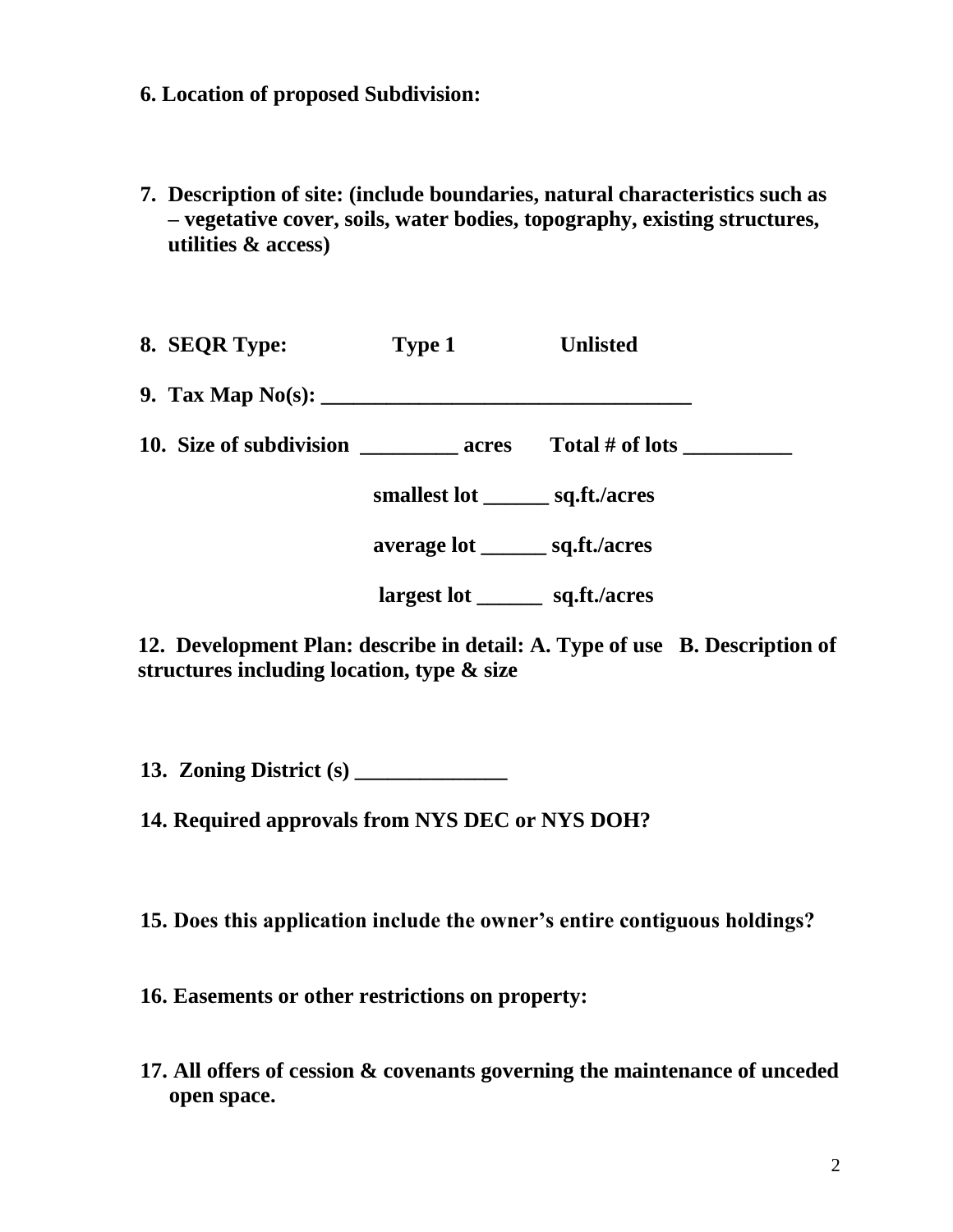**18. Names of abutting owners & owners directly across adjoining streets:**

**19. Provisions for water & sewage:**

**20. Utilities:**

- **21. Provisions for open space & recreation:**
- **22. Development schedule:**
- **23. Request for exceptions: (the Planning Board is hereby requested to authorize the following exceptions to or waivers of its regulations governing subdivisions)**

**For approval of Minor Subdivision: This application is to be accompanied by the documentation set forth in Article V, Section 175-17 of the TOWN OF LAKE GEORGE Zoning Ordinance and any additional information or documentation the Planning Board may require.**

**For consideration of a preliminary Plat in conjunction with a Major Subdivision: This application is to be accompanied by the documentation set forth in Article V, Section 3 of the Subdivision Regulations of the TOWN OF LAKE GEORGE and any additional information or documentation the Planning Board may require.**

# *CONDITIONAL APPROVAL OF A PLAT SHALL EXPIRE 180 DAYS AFTER THE DATE OF THE RESOLUTION GRANTING SUCH APPROVAL.*

**Twelve (12) copies of this application along with twelve (12) folded copies (8.5X11") of the required maps shall be submitted to the Planning/Zoning Office by the 15th day of the month prior to the requested meeting no later than 4:30 p.m.**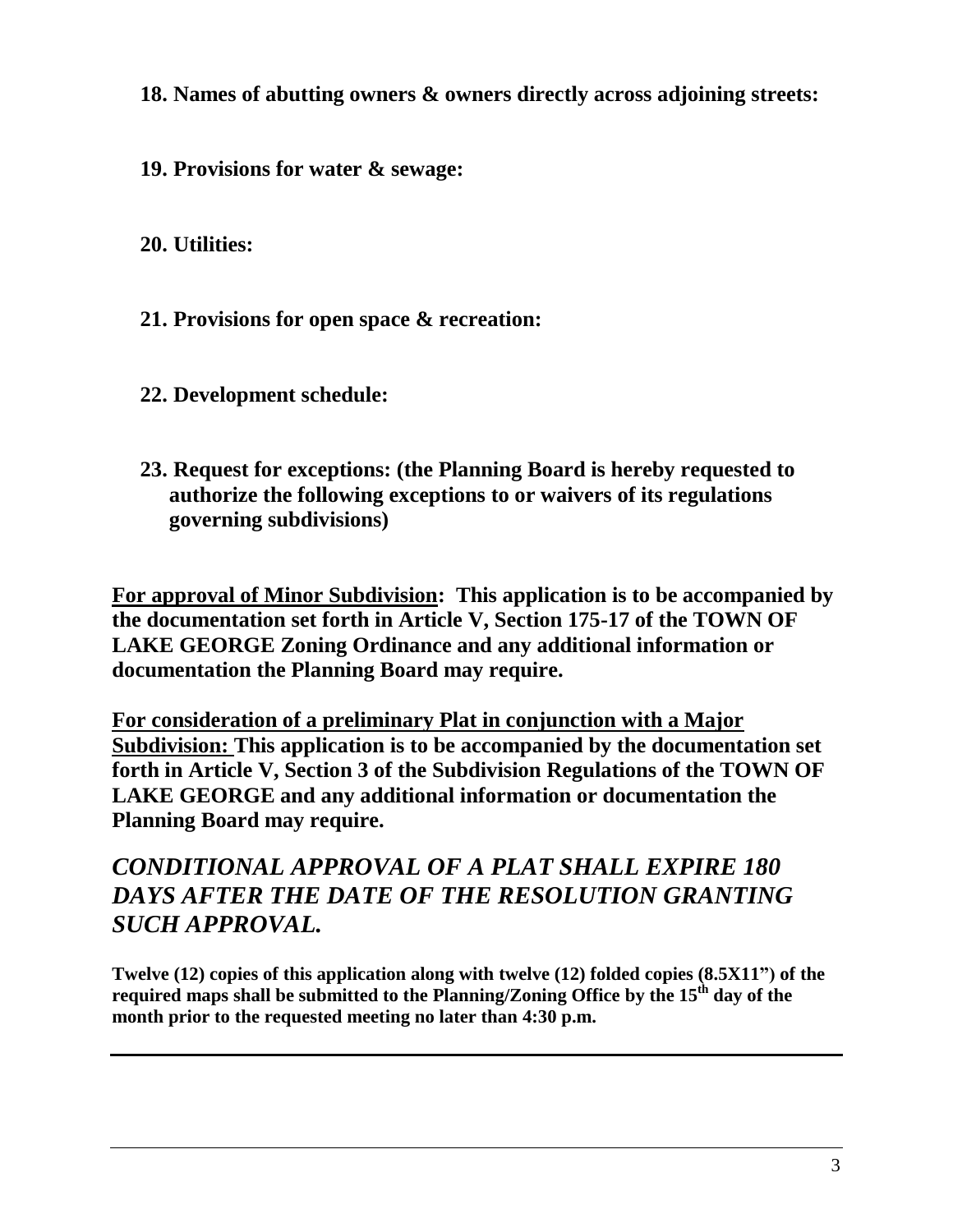**I affirm that I am familiar with the information on this form and all attachments submitted with it and that, to the best of my knowledge, all of the information presented is true & no information relevant to this application has been omitted or misrepresented. I hereby expressly acknowledge that any failure to accurately present information relevant to this application may result in application denial, nullification of approval or revocation of any permit received.**

As an applicant submitting an application to the **TOWN OF LAKE GEORGE**, please be aware that you may be contacted by representatives of non-profit and/or environmentalist groups regarding your application. These are private, not-forprofit organizations and are neither a Federal, State nor Local government agency, nor are they affiliated with the Lake George Park Commission or the **TOWN OF LAKE GEORGE**. Therefore, while you are certainly free to provide any information to these groups if you wish, you are not legally required to do so. These groups are not authorized agents of the **TOWN OF LAKE GEORGE** and no inquiry from them should be construed as being made by or on behalf of the Town or with the Town's endorsement or authority.

## **Special consulting fees – all costs incurred from special consulting services shall be borne by the Applicant – see Article X – Section 17-79 –D 2.**

**Application Fees:** 

- **Minor Subdivision (up to and including 4 lots) - \$200**
- **Major Subdivision (5 lots and up) - \$350 base fee + \$50 per lot**

**Signature:** 

Authorized Agent, if applicable:

| Date: |  |
|-------|--|
|       |  |

# **FOR OFFICE USE ONLY**

Dated: Received:

| <b>Fee Paid:</b> |
|------------------|
|------------------|

| <b>Receipt No:</b> |  |
|--------------------|--|
|--------------------|--|